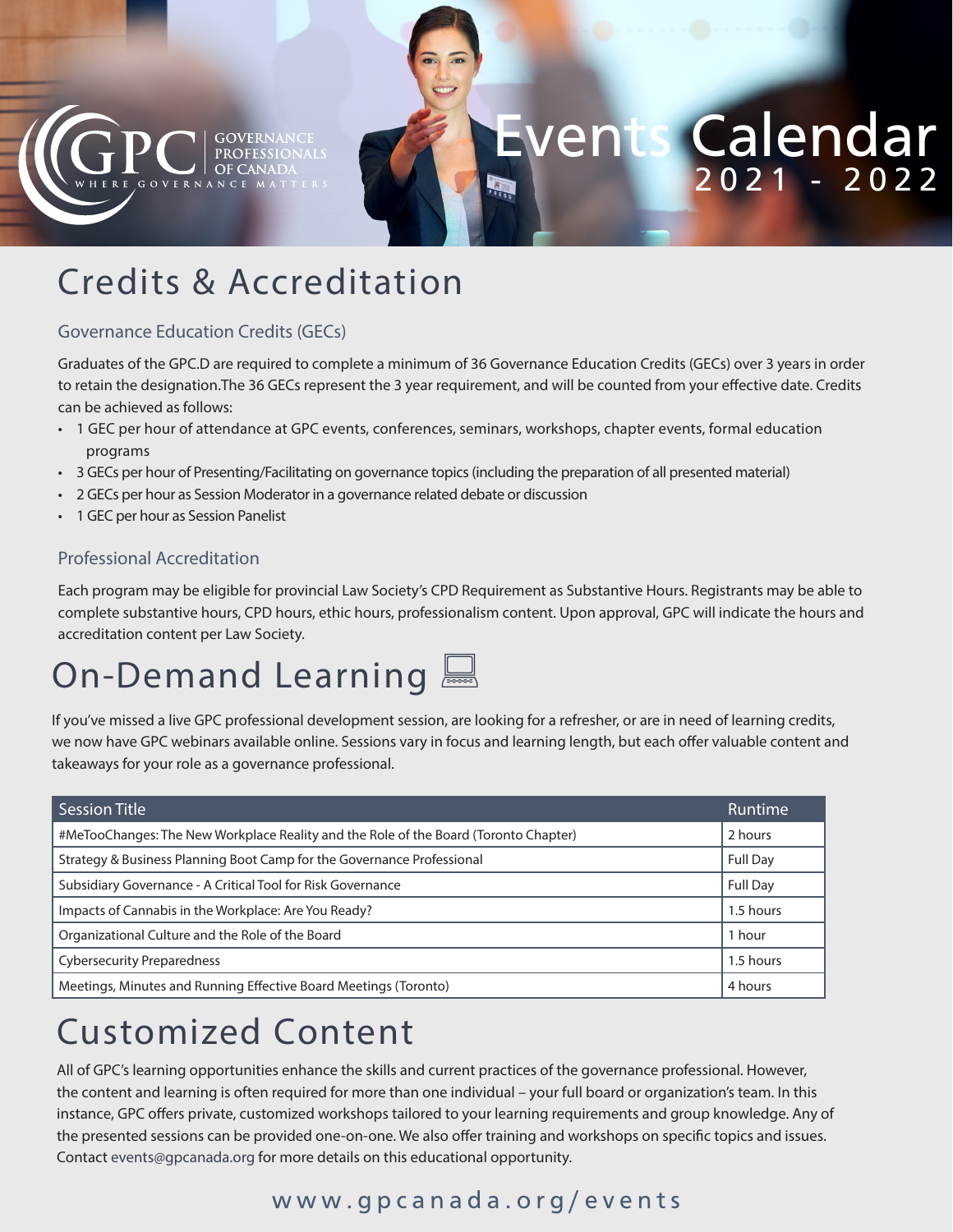# COVERNANCE

### Events Calendar NOVEMBER 2021 - APRIL 2022

| <b>Date</b>            | <b>Event</b>                                                                                                                     | <b>Time &amp; Location</b>                     | <b>GEC</b> |
|------------------------|----------------------------------------------------------------------------------------------------------------------------------|------------------------------------------------|------------|
| <b>NOVEMBER 2021</b>   |                                                                                                                                  |                                                |            |
| November 4, 2021       | 2021 Excellence in Governance Awards                                                                                             | 3:00 PM -5:00 PM<br><b>Online Awards Show</b>  | 2 hours    |
| November 12 - 14, 2021 | M<br><b>GPC-EP: Applied Governance</b>                                                                                           | 2.5 Days<br>Webinar (EST)                      |            |
| November 17 - 18, 2021 | Governance 101: an introduction to<br>organizational governance (Winter Session)                                                 | 10:00 AM - 3:00 PM EST<br><b>Online Course</b> | 8 hours    |
| November 22, 2021      | Setting the Stage for Boardroom Success                                                                                          | 1:00 PM - 4:30 PM EST<br>Webinar               | 3.5 hours  |
| November 23-24, 2021   | Communicating Bad News at Work, and Doing<br>It Well                                                                             | 1:00 - 4:30 PM EST<br>Webinar                  | 6.5 hours  |
| <b>DECEMBER 2021</b>   |                                                                                                                                  |                                                |            |
| December 2, 2021       | The NEW Ontario Non-Profit Corporations<br>Act: What Ontario Non Profit and Charity<br>Organizations need to know about the ONCA | 12:00 - 1:30 PM EST                            | 1.5 hours  |
| December 2, 2021       | Atlantic Canada Local Chapter: ISO 3700 Lunch<br>and Learn Roundtable                                                            | 1:15 - 2:15 PM (AST)                           | 1 hour     |
| December 3 - 5, 2021   | S<br>GPC-EP: Strategic Governance                                                                                                | 2.5 Days<br>Webinar (EST)                      |            |
| December 9, 2021       | Becoming a Boardroom Star                                                                                                        | 12:00 - 2:00 PM EST                            | 2 hours    |
| <b>JANUARY 2022</b>    |                                                                                                                                  |                                                |            |
| January 11, 2022       | 20 Questions Board Members can ask about<br><b>Intellectual Property</b>                                                         | 12:00 - 1:30 PM EST                            | 1.5 hours  |
| January 14-16, 2022    | GPC-EP: Foundations of Governance<br>Sì                                                                                          | 2.5 Days<br>Webinar (EST)                      |            |
| January 19, 2022       | Governance Ethics, When Absolute Right and<br>Wrong Don't Apply                                                                  | 10:00 AM - 5:00 PM EST<br>Webinar              | 6 hours    |
| January 20, 2022       | Meetings, Minutes and Running Effective Board<br><b>Meetings</b>                                                                 | 1:00 PM - 4:30 PM EST<br>Webinar               | 3.5 hours  |
| January 27, 2022       | Emotional Intelligence for the Governance<br>Professional                                                                        | 1:00 - 4:00 PM (EST)<br>Webinar                | 3 hours    |
| <b>FEBRUARY 2022</b>   |                                                                                                                                  |                                                |            |
| February 4-6, 2022     | <b>GPC-EP: Applied Governance</b><br>S                                                                                           | 2.5 Days<br>Webinar (EST)                      |            |
| February 17, 2022      | <b>Bylaws event (Event Title TBD)</b>                                                                                            | 1:00 PM - 4:00 PM EST<br>Webinar               | 6 hours    |
| February 22, 2022      | <b>Risk Management Certificate Course</b>                                                                                        | 10:00 AM - 5:00 PM EST<br>Webinar              | 6 hours    |
| DATE TBD               | Diversity and Inclusion (Event Title TBD)                                                                                        | TBD                                            | TBD        |